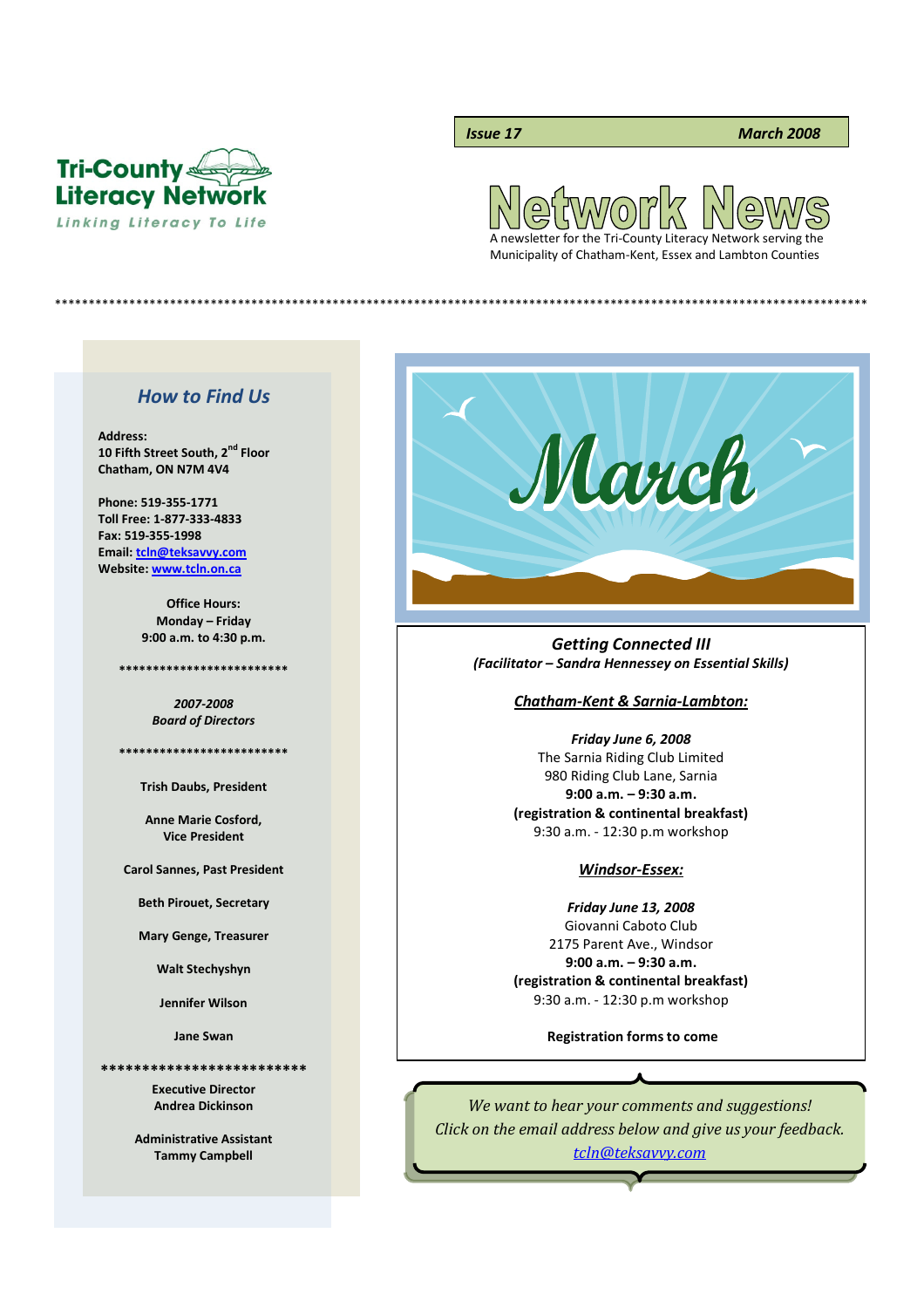## *Strategic Partnerships for Action:*

A Focus on Workplace and Workforce Literacy in Ontario **November 01, 2007**

In 2005, the Ontario Literacy Coalition sponsored a provincial symposium on workforce and workplace literacy: *Workplace/Workforce Literacy Symposium: Building Linkages for Action.* The goal was to develop a plan of action to advance workforce/workplace literacy in Ontario. The objectives of the symposium were to stimulate a dialogue on the current situation in Ontario related to workforce/workplace literacy and better understand the interests of various stakeholders. Symposium delegates recommended that the symposium format be taken out to different regions in Ontario to get a regional perspective on similar questions. The forum in Sarnia was the fourth of five held around the province this year. It was sponsored by the Ontario Literacy Coalition and hosted by Tri-County Literacy Network with funding from the National Office of Literacy and Learning, Human Resources and Social Development Canada.



**Jo-Ann Schultz (Left) receives the Literacy Promotion Award from Trish Daubs (Right), President, Tri-County Literacy Network**



**Forum participants Garry McDonald (Sarnia Lambton Chamber of Commerce – left) & Ray Fillion (Sarnia and District Labour Council – right)**

### **Tri-County Literacy Network Literacy Promotion Award Recipient for Chatham-Kent for 2007**

This year, in Chatham-Kent, we would like to recognize the contributions of Jo-Ann Schultz.

Jo-Ann has been working in Wallaceburg for just over 5 years. She singlehandedly was responsible for making the Literacy and Basic Skills program there thrive. If anyone was born to be a Literacy and Basic Skills instructor, it was Jo-Ann. Her compassion for the learners is unbelievable and she has the capacity to bring out the very best in everyone. Before working for Lambton Kent District School Board, Jo-Ann worked for 12 years for The Organization for Literacy in Lambton, first as a Literacy Coordinator and then as a Volunteer Co-ordinator. Before that, she worked with Labour Adjustment.

Jo-Ann has always tried to keep the program fresh and interesting with added features such as debates, current events, educational games, special programs, etc. She assisted in the co-ordination of the Video "Learners Speak Out" and even was on camera (even though that was not her plan). By example, she constantly shows her participants that it is hard to "step out of one's comfort zone" but that it can be done. Jo-Ann has encouraged her students to embrace change.

By nature, she cares about the little things that matter most in all our lives and her personality shows that this is not just a job but a way of life for her to help others. Jo-Ann often states that she learns so much from her students and she is thankful everyday for the impact that the participants make in her own life.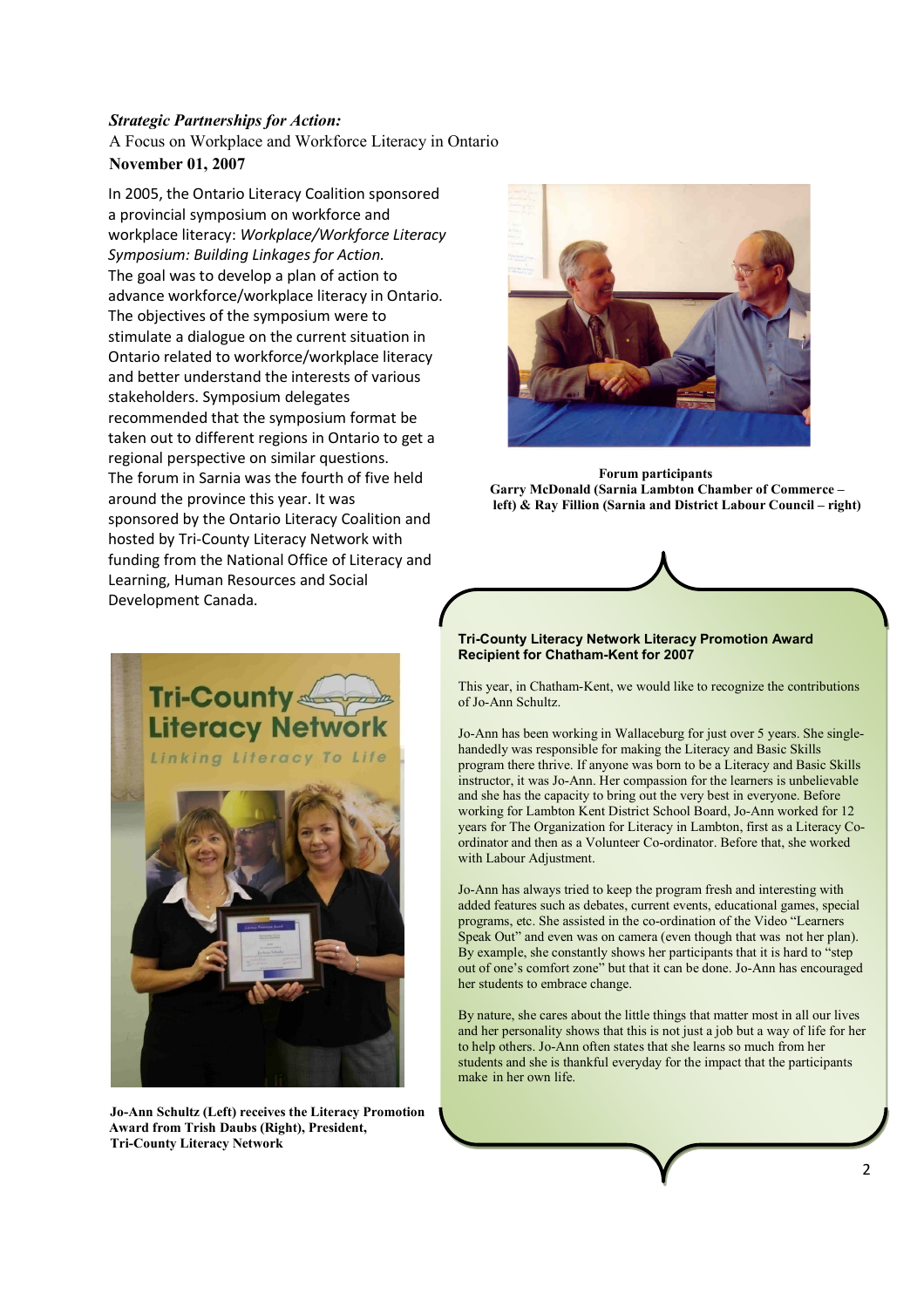# **Literacy Leads To Success Learner Success Stories in the tri-county region**

"Work hard, listen, don't stop trying, and you, too, will succeed. I still use the notes from class and have found them extremely useful."

**Francis**, Learner, Greater Essex County District School Board, Literacy and Basic Skills program (LBS)

When Calvin entered the St. Clair College LBS program he could barely read or write. He studied diligently for 5 months and earned his LBS certificate and then graduated from St. Mike's Adult High School. Calvin was selected to participate in the "Learners Speak Out" video through the Tri-County Literacy Network. He is currently in his second and final year of Mechanical Technician – Cad/Cam at St. Clair College with a 4.0 average. This is truly a wonderful success story!

**Calvin**, Learner, St. Clair College

Rickey has been in and out of the Windsor Public Library LBS program for four years. He had a history of absenteeism, and frequently left the program once he had obtained employment. When he realized his skills did not match the job requirements, he would return to the program, only to exit again for employment.

He returned to the program in October 2006 and was paired with a tutor approximately his own age. This seemed to be the perfect match, since he has been committed to learning, showing up for all sessions, and taking initiative. His goal, in addition to obtaining employment, is to get his GED prep/school board program. He has created a resume which he is sending out. He has also written a 30-page story about the adventures of a team of documentary film-makers in Africa.

At his initial assessment, Ricky's reading and writing skills were at level 1 – he has now reached a high level 2. His oral communication skills have improved, and – whereas in the past he was a "one-word answer" learner – he will often come into the office and chat. His success, he says, is due to a realization of the importance of literacy upgrading, and to the measure of confidence he has gained in this program.

**Rickey,** Learner, Windsor Public Library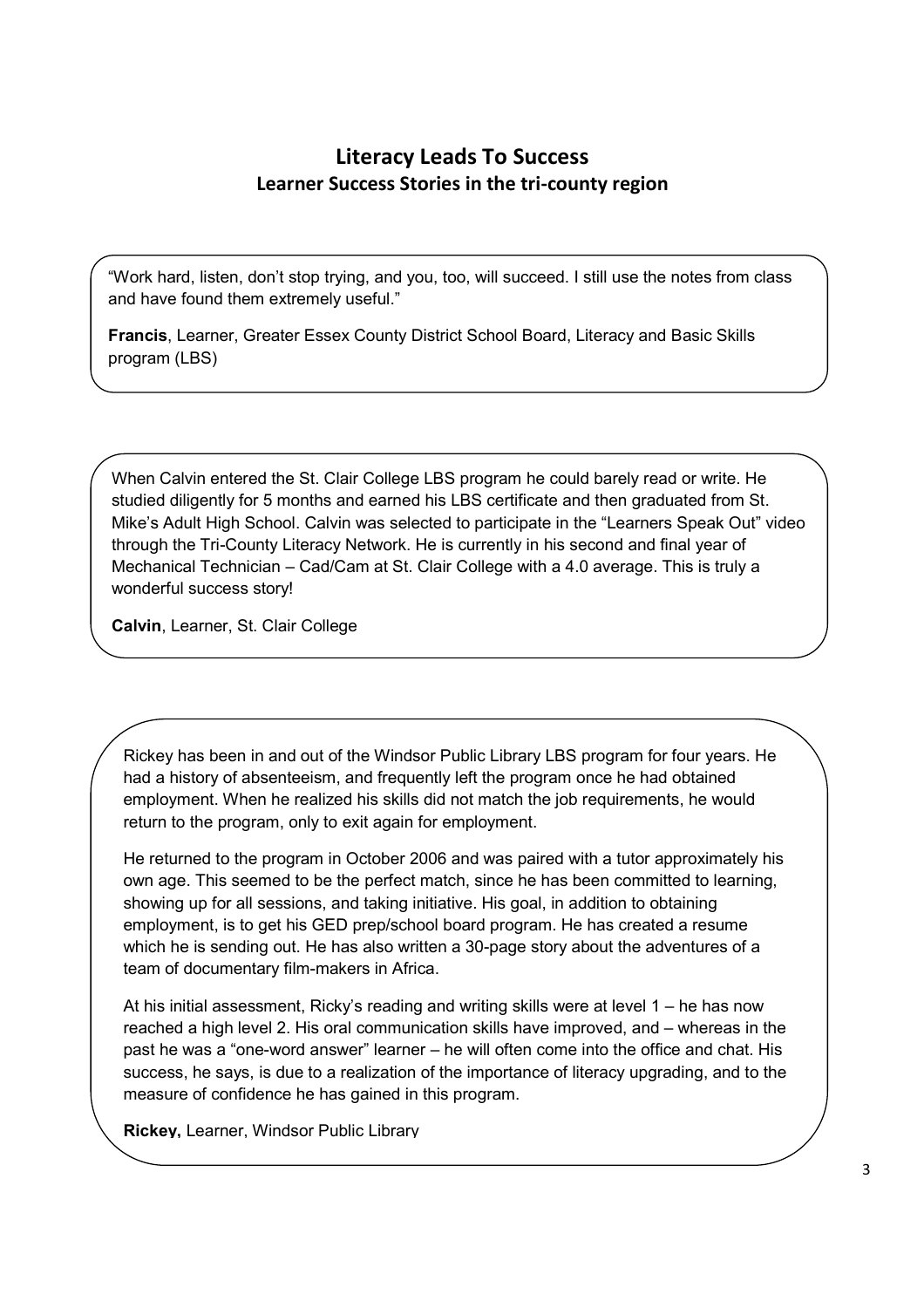Mamie attended the LBS program at the Great Essex County District School Board full time for 2 years.

When Mamie first entered the LBS program, her reading and writing skills were extremely poor. She had very little confidence and hope for the future. She left the program a changed person. She can now read and write quite well and "continues to improve" every day.

One of Mamie's goals while in the program was to get her driver's license. Today she is driving. Mamie moved to Edmonton, Alberta in May, 2006. She is working full time as a Personal Support Worker; in addition, she does housekeeping 5 hours per day.

Mamie returned to Mason school on February 12, 2007 to talk to the LBS class. Mamie came back a smiling, confident young woman, full of hope for the future.

**Mamie**, Learner, Great Essex County District School Board

Elizabeth was widowed at a young age. She was born and raised in Mexico and has little skill in reading and writing in any language. Her background is low-German Mennonite. The factory she worked for closed down and as a result Elizabeth decided to seek out a new career. Being in a rural area there are school bus positions often available, Elizabeth came in to ask for tutoring to help her improve her English language skills, but more specifically, she needed to study the driving manual in order to get the bus driving license. After a number of months she was ready and passed the written exam with flying colours. Elizabeth now has a permanent bus route and has since completed a defensive driving course and a First Aid course.

**Elizabeth**, Learner, South Essex Community Council

Dan is 56 years old. He was institutionalized as a very young boy. He lived in 3 different locations and not one of them offered him any type of schooling. When the opportunity came to move into a community, he did so. His great desire was to become independent enough to live on his own, With the assistance of a wonderful support team and his own determination, Dan began to blossom. He attended literacy classes to learn money skills and be able to shop independently. He also wanted to get better at telling time so he didn't always have to ask someone.

Dan is now living in his own apartment. The money and time management skills he learned in literacy have given him the independence he so greatly desired. He is now also a spokesperson for the People's First Self Advocacy Group and has made a number of presentations all over Central and Southwestern Ontario.

**Dan**, Learner, St. Clair Catholic District School Board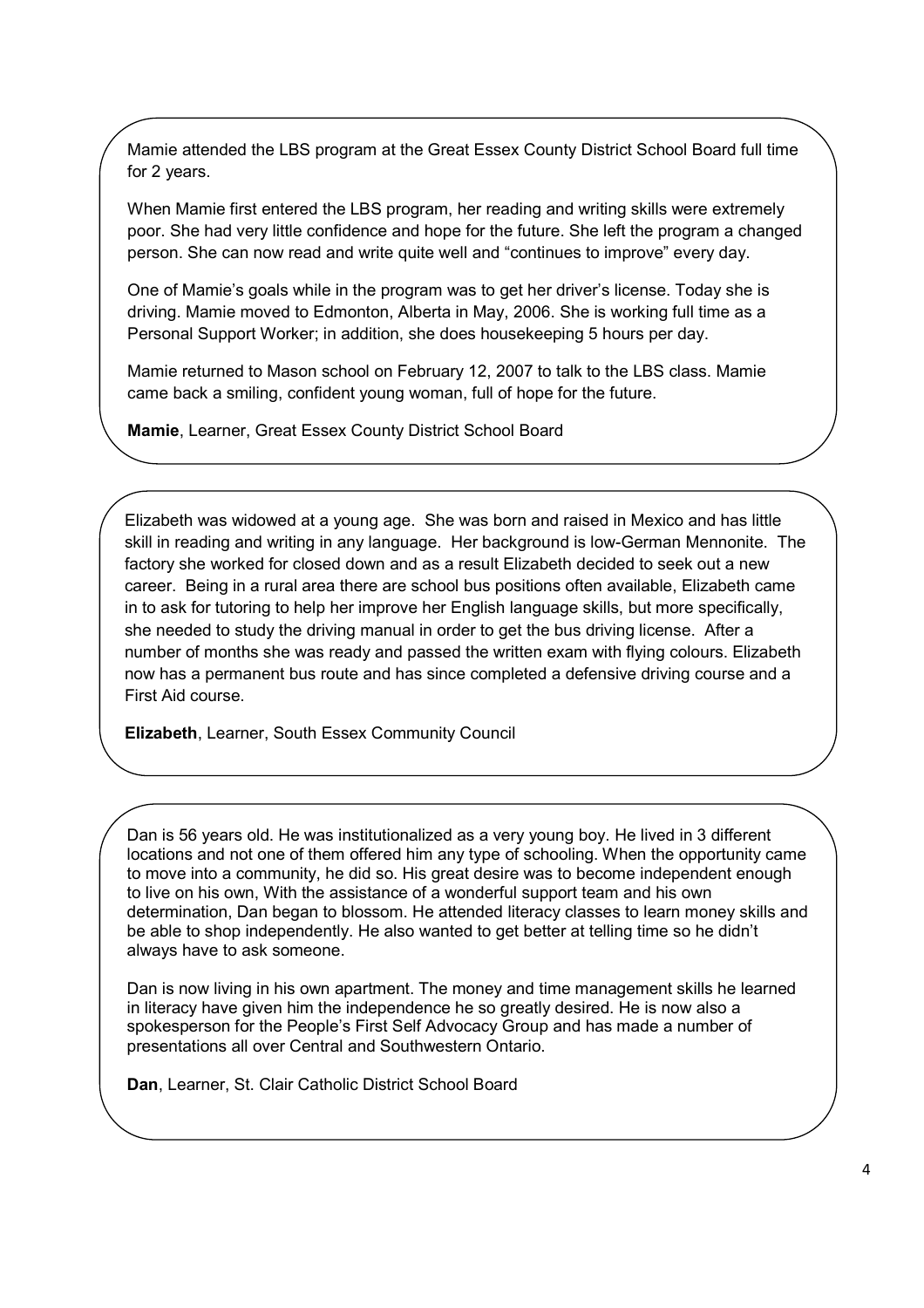Scott needed a huge boost in self-esteem and the small group assisted him in that area. He brought his reading, writing and math skills up to the requirements for the ACE (Academic and Career Entrance Program). He now works and attends ACE. Scott has completed the Math portion of ACE. He is now three-quarters of the way through the English program. He then will do the Physics and Chemistry portion. His goal is third class engineering. He loves it at the college and feels so good about himself. Scott has expressed an interest in returning, when he has completed his courses, to tutor in the literacy program at Organization for Literacy in Lambton.

**Scott**, Learner, Organization for Literacy in Lambton

Richard came to the Link to Apprenticeship program with a clear goal to move from a job to a career as either a plumber or an electrician. These were the fields he felt he understood, and offered security as well as long-term stability.

As Richard began to learn more about apprenticeship he realized that there were many more options available for apprenticeship than he had realized. Coupled with the research into apprenticeship, the exploration of essential skills demonstrated to Richard that he could use many of the transferable skills he possessed in other apprenticeship opportunities as well. With his interest and knowledge about computer systems and software, Richard had been a "hobby" computer support and web development enthusiast. His skills in these areas led him to a completely different apprenticeship option than he had previously

considered. As he researched training and employment opportunities, Richard began to focus his employment and apprenticeship search to the Information Technology Analyst profession. He became knowledgeable about the requirements and the training available and began to set skills and training goals based on what he was learning.

Richard's research and goals met with success as he secured an interview with an employer in the field of Information Technology. The research, goal setting, essential skills, job search strategies and interviewing skills resulted in Richard being offered a job on the day of his graduation from the Link to Apprenticeship program in the field of Information Technology. He is currently working and following his goal path of Apprenticeship.

**Richard,** Learner, Lambton Kent District School Board – Link to Apprenticeship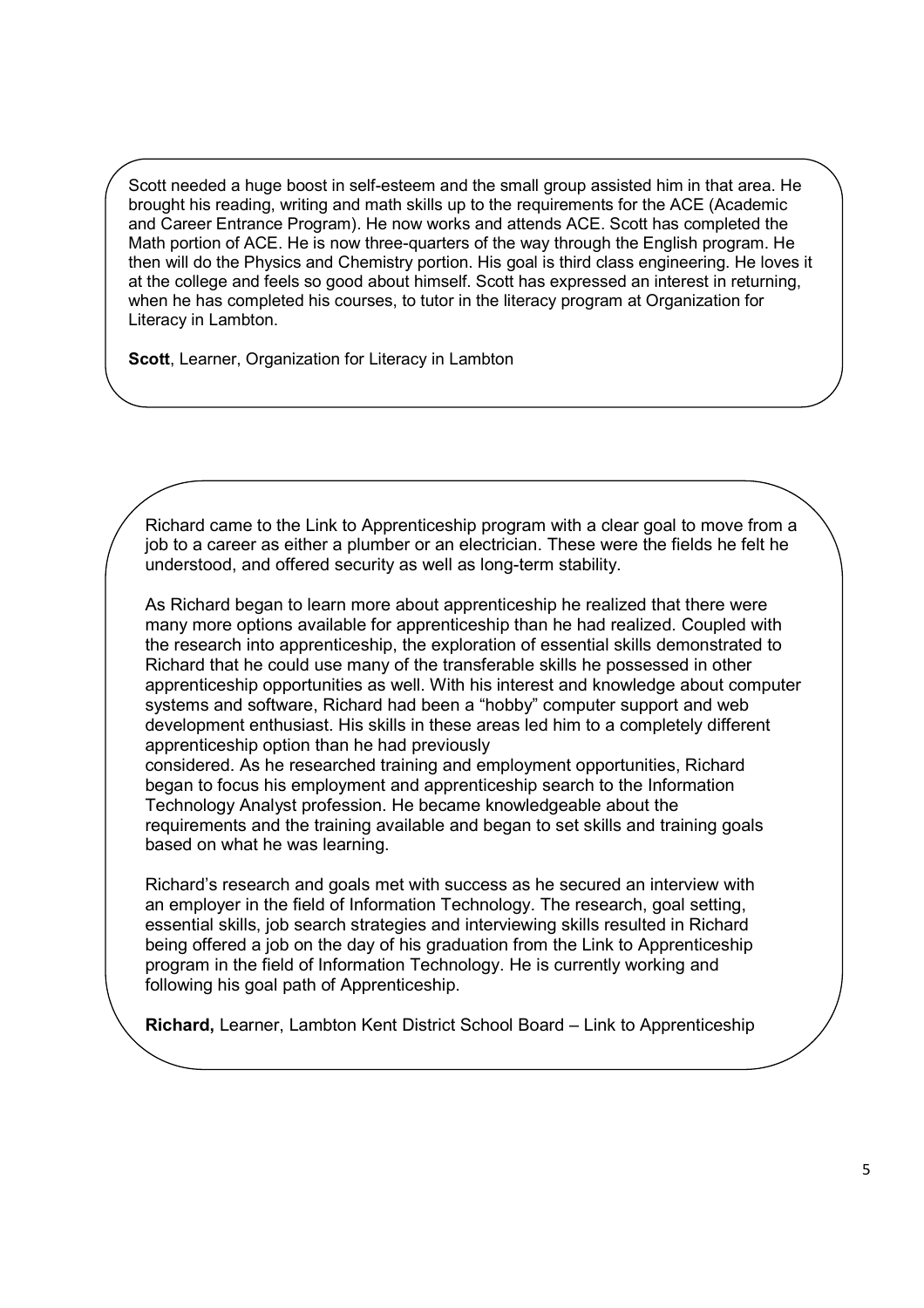Anjarajo Hambafehy (Hamba) is an ESL student from Madagascar who credits a large portion of his success to the Academic and Career Entrance (ACE) program at Lambton College and how it helped him prepare for post-secondary.

Hamba was with the ACE program in February 2006 until he began his Instrumentation program in September 2006. While with Lambton College, he completed two maths (Apprenticeship and Technical) as well as chemistry in that short time; achieving an "A" in all credits. He's now in his second year of his program and has just received two academic awards from the college (International Society of Measurement Control Award – Year 1 and the BP Canada Energy Company Award – ICET).

**Hamba**, Learner, Lambton College (ACE)

Children are made readers on the laps of their parents. Emilie Buchwald

> Today a reader, tomorrow a leader. W. Fusselman

> > The more you read, The more things you know. The more that you learn, The more places you'll go. Dr. Suess

Everywhere I have sought rest and not found it, Except sitting in a corner by myself with a little book. Thomas Kempis

A book is like a garden carried in the pocket. Chinese proverb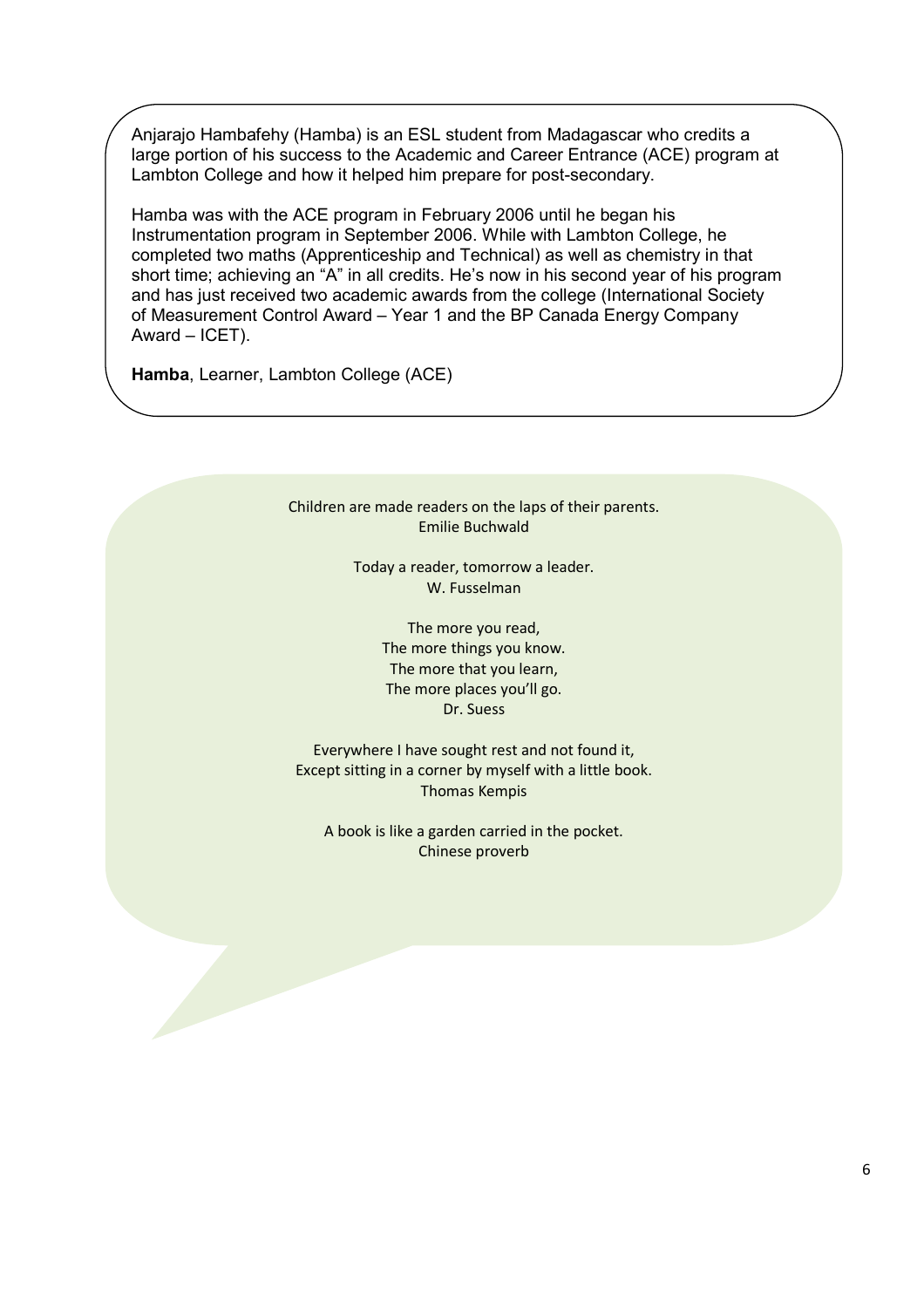

# **Resource Library – New Resources**

All resources are available through the Tri-County Literacy Network office. Please contact us at 519-355-1771 or toll free at 1-877-333-4833.

\*\*\*\*\*\*\*\*\*\*\*\*\*\*\*\*\*\*\*\*\*\*\*\*\*\*\*\*\*\*\*\*\*\*\*\*\*\*\*\*\*\*\*\*\*\*\*\*\*\*\*\*\*\*\*\*\*\*\*\*\*\*\*\*\*\*\*\*\*\*\*\*\*\*\*\*\*\*\*\*\*\*\*\*\*\*\*\*\*\*\*\*\*\*\*\*\*\*

- 1. **"Take A Step" PSA** (DVD & VHS formats) #379 (Ontario Literacy Coalition – November 2006) OLC's 2005 social marketing campaign intended to motivate people to take action and to attract learners to literacy programs (30 & 60 second PSA's).
- 2. **Investing in Citizens & Communities/HRSDC Government Funding** #380 (Imagine Canada/HRSDC – August 2006)
- 3. **Lambton County Directory** (CD) #381 (Sarnia Lambton Workforce Development Board – November 2006) Directory for persons with disabilities.
- 4. **Learning Works** (CD) Collection of resources from Train Ontario I & II #382 (QUILL Learning Network – November 2006) Reinforcing our capacity to serve learners with employment goals.
- 5. **Governing For Results** #383 (Mell D. Gill – December 2006) Strengthening your Board – A Director's Guide to Good Governance.
- 6. **Finding Your Way at Work: Beyond Reading and Writing** #384 (Ontario Literacy Coalition – December 2006) Designed to help LBS learners and instructors explore topics related to keeping a job.
- 7. **Making It Work – Conflict and Communication** #385 (Anne Moore/Action Read – December 2006) A workbook on conflict and communication for adult learners.
- 8. **For My Child** #386 (CIRCEM – December 2006) Phase II